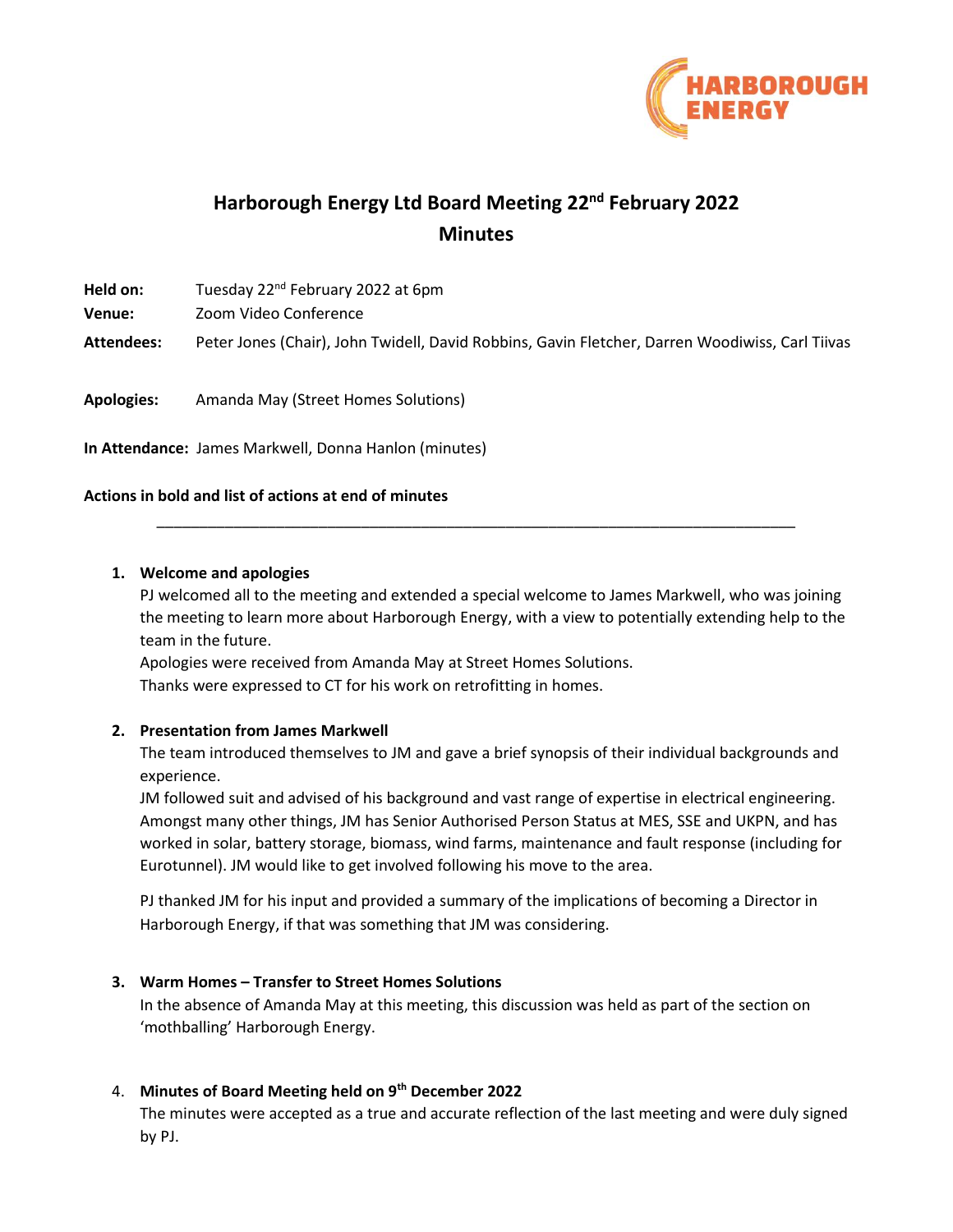## 5. **Action Points not covered in Agenda**

GF is yet to write to Community Energy England / Share Energy for their comments on dealing with depreciation in Community Benefit Societies. **Action: GF**

DR added that Community Energy England have sent round a request for groups to approach their MP as they could be allocated some of the BEIS funding. They would like people to contact their MP in support of this. DR advised of further guidance on the Community Energy England website and agreed to circulate more information to Directors to enable all to give their support. **Action: DR**

#### 6. **Health and Safety Issues**

There were no health and safety issues to raise.

#### 7. **Treasurer role & Financial Report**

#### **Overview of operating cash flow / balances**

GF shared and talked through the Income vs Expenditure spreadsheet that had been circulated prior to the meeting.

Clarification was provided on what periods 'year to date' and 'moving annual total' represented. It was confirmed that year to date represented the period from the beginning of the operating year in August 2021 to the current date. The moving annual total is a rolling 12 months (Feb 2021 to Feb 2022). DR asked if the titles on the spreadsheet could be amended to highlight this. **Action: GF**

JT asked if FIT payments are received for NBJ. It was explained that this is received, along with Export payments however the rate is much lower for NBJ. GF advised that NBJ brings in around £6-8000 per annum, however this year's income will have been lower than usual for the reasons already known.

Discussion was held regarding the rising electricity prices at host sites and it was agreed that rates charged need to be reviewed. PJ asked how this has been actioned historically. It was explained that although there was no formal process in place, GF would commence this by advising partners that rates are being reviewed, asking them what their current electricity rate is charged at and then calculating and sending a new price to be agreed. It was added that it is preferable to action this in partnership with the host site, but ensuring this is in line with the original contracts. **Action: GF**

DR reminded all there is an Invoice and Generation Tracker kept on Dropbox that shows all income received from commencement to current date (in case anyone would like to see the trends over the periods of time)

GF highlighted current cash at bank balances as follows: Harborough Solar One: £31,500 Harborough Energy £814

#### **8. Governance**

#### **Records updating with Companies House / FCA**

DH confirmed that all records regarding changes in roles have been updated with Companies House and the annual return has also been submitted to the FCA.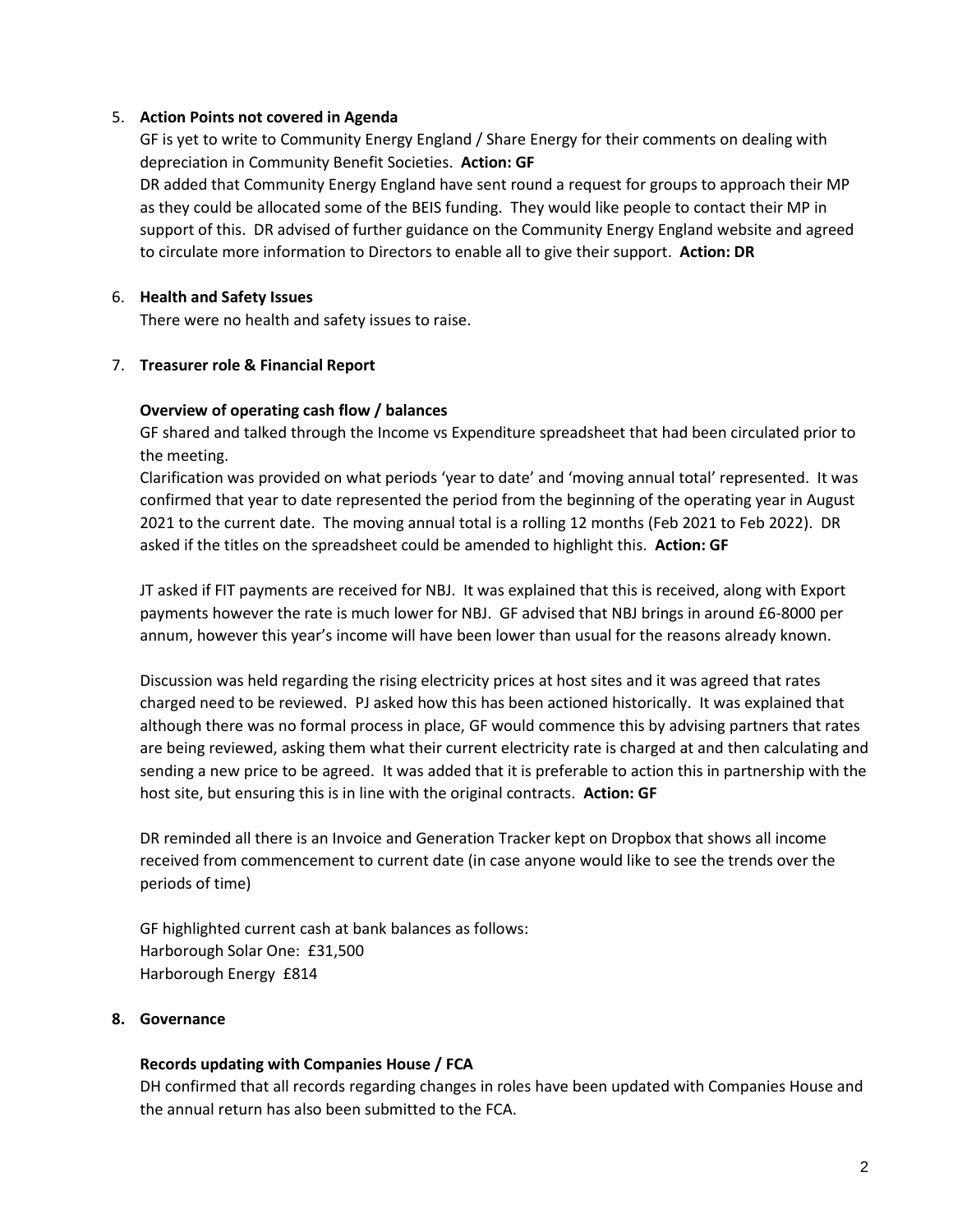# **Shares**

Interest payments and some capital repayments are to be made. PJ advised that if he will waive his interest payments for this year. GF advised that an email will be sent out to all members giving them the option to do this if they so wish. **Action: GF.** 

## **9. Harborough Energy Ltd – Steps to mothball**

GF reminded those present of why steps were being taken to mothball Harborough Energy. It was explained that the name will be kept, it is the 'legal entity' that will be closed. GF advised that at the outset, Harborough Energy was set up as a vehicle to hold a number of different co-operatives such as HS1, wind etc however the focus has remained with Solar. The only project covered under the 'Harborough Energy' banner was the Warm Homes project, however with this terminating at the end of March, Harborough Energy becomes solely an overhead. Mothballing Harborough Energy would therefore reduce the costs and the administration associated with it and should help the membership of HS1 to understand the costs incurred in running a Co-operative. HS1 has historically been propped up by income from Warm Homes and has been shielded in understanding the full costs involved. As the name is valuable and well known this will be kept, along with the website.

GF explained that a separate meeting will be needed to formally agree to wind up Harborough Energy. There are rules governing how to action this (75% agreement from Board members is needed). Other actions to be considered include a formal agreement on how to deal with any remaining funds in the bank account, and what to do with the website. There will be a need to communicate actions with the members of HS1 to reassure all that nothing else is being wound up, this action is being taken as a result of changing circumstances making this a more sensible and cost-effective approach to take.

PJ asked for an update on the Warm Homes scheme. DR advised that he has been helping to facilitate the handover of certain parts of the website/ links in conjunction with Amanda May and Ideal Marketing. Street Homes Solutions have also been working with the local authorities to transfer the MOUs. In terms of next steps, formal notifications now need to be issued to the local authorities advising that Harborough Energy is terminating their MOU's with effect from 31<sup>st</sup> March. Action: GF

It was agreed that the real success with the Warm Homes scheme has been to enable a trusted relationship between the Local authorities and Street Homes Solutions, and being able to successfully bring Eco funding to more rural locations. It was agreed that PJ would write to AM at SHS to thank them for all of their work and support. **Action: PJ** 

Darren Woodiwiss joined the meeting at 6.55pm

# **10. Recruitment of new Directors**

CT ran through his thoughts on how more volunteers / Directors could be attracted into the organisation and a discussion was held on this. Key areas of consideration included:

- Which communities to contact? Members, Sustainable Harborough or wider community?
- Advertising methods email, local media, social media, promotional event?
- What skills are needed -all welcome but finance, book-keeping, website, technical would be very advantageous.

CT had also prepared a draft information document for potential new volunteers which he will circulate, along with a summary of his thoughts, to all Directors, for review and further comment. **Action: CT**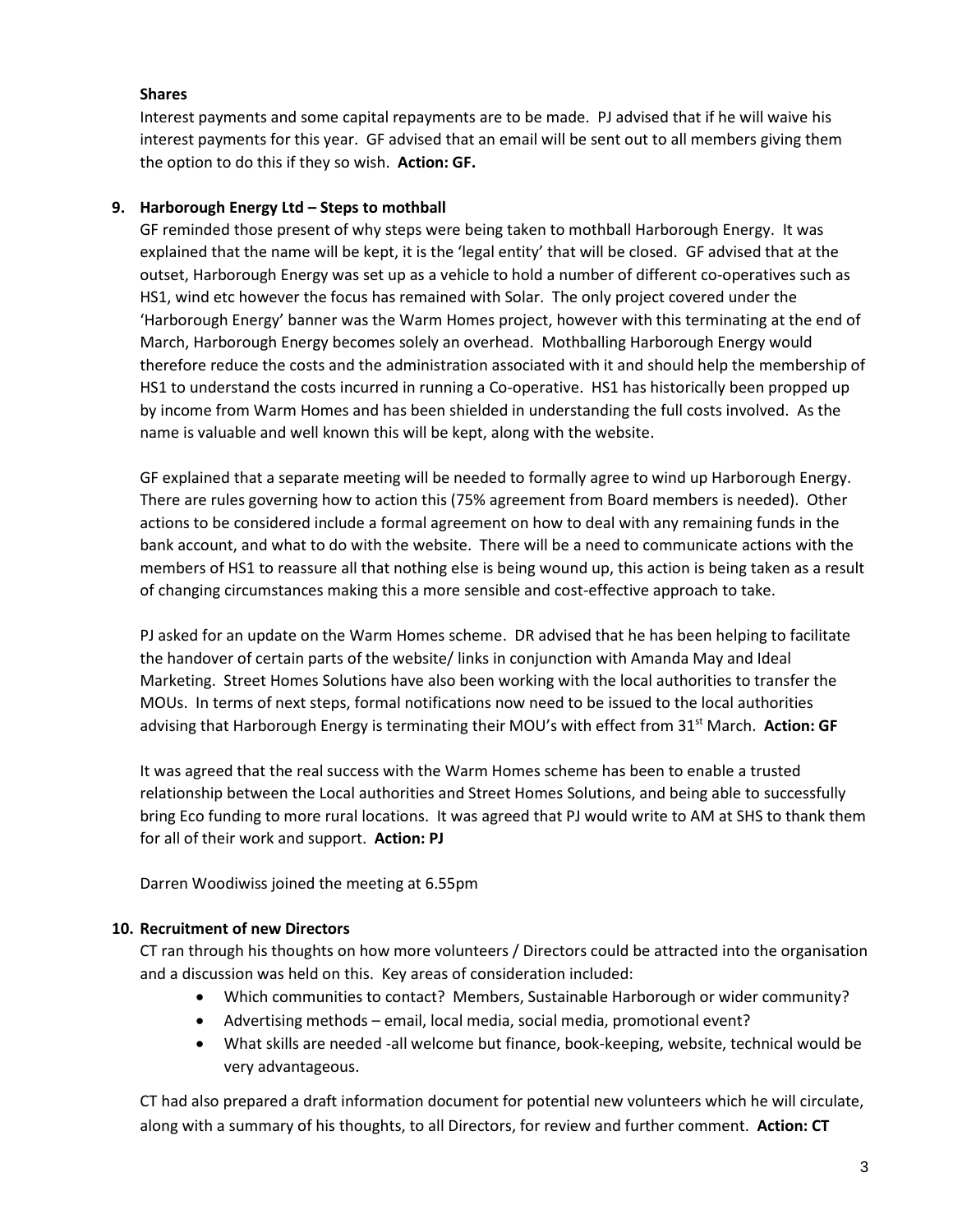All agreed CT's suggestions were positive and would work well in conjunction with stepping back from the Warm Homes work and mothballing Harborough Energy.

PT added that it would help to provide interested parties with an idea of time commitments, along with a summary of turnover, carbon savings etc. DR referred CT to the project overview document for more information that could be shared if needed.

All thanked CT for taking this on Board.

# **11. Operational Matters**

# **Technical update / analytical report on performance (JT/DR)**

JT advised that the priority here is to address what is happening at Woodnewton school. It was explained that Woodnewton have three systems, each with their own Emig meter, all which need to be inspected along with the inverters. This preferably needs to be arranged with someone Senior within the organisation.

DR shared the reporting screen from Emig, showing the figures presented looked unusual. DR advised to look at the cumulative figures instead, as the chart does not show a true reading (which could be due to the signal dropping out). DR explained that although there is some fault with the individual daily figures, the cumulative reading looks OK. JT advised that in his view the school should take weekly meter readings to gain an understanding of what is happening.

Following further discussion, it was identified that there were 2 key issues to address at Woodnewton, managerial and technical. The following actions were therefore agreed to be able to address this:

Managerial: PJ agreed to contact Woodnewton with a view to arranging a visit to meet with the Bursar or other nominated Champion, in order to inspect the meters/ inverters and assist the school in gaining ownership at this site. JT would also attend this meeting along with JM and CT if they were available to do so. **Action: PJ (plus JT, JM and CT)** 

Technical: DR agreed to speak with Emig about their data reporting. **Action. DR** 

JT reported that EE disappointingly never responded to his queries.

With regards to NBJ, it was agreed that a site visit should be arranged for PJ and JT (and also JM and CT if available). PJ agreed to liaise with Neil Burke for permission, and will then make arrangements for regular visits to read meters. It was agreed that JM could assist with signage if possible to ensure it is all in line with standards. **Action: PJ (plus JT, JM and CT)** 

A final suggestion was that there is a need for full circuit diagrams, labelled installations and signage in Woodnewton, outlining what they have got and the links to Harborough Energy

Thanks were expressed to JT for progressing this forward.

# **Risk register**

PJ apologised for having missed the recent risk register meeting but added that he had listened to the recording and found it to have been a very useful meeting. Thanks were expressed to DR for his work in arranging this.

# **12. All other bids and initiatives**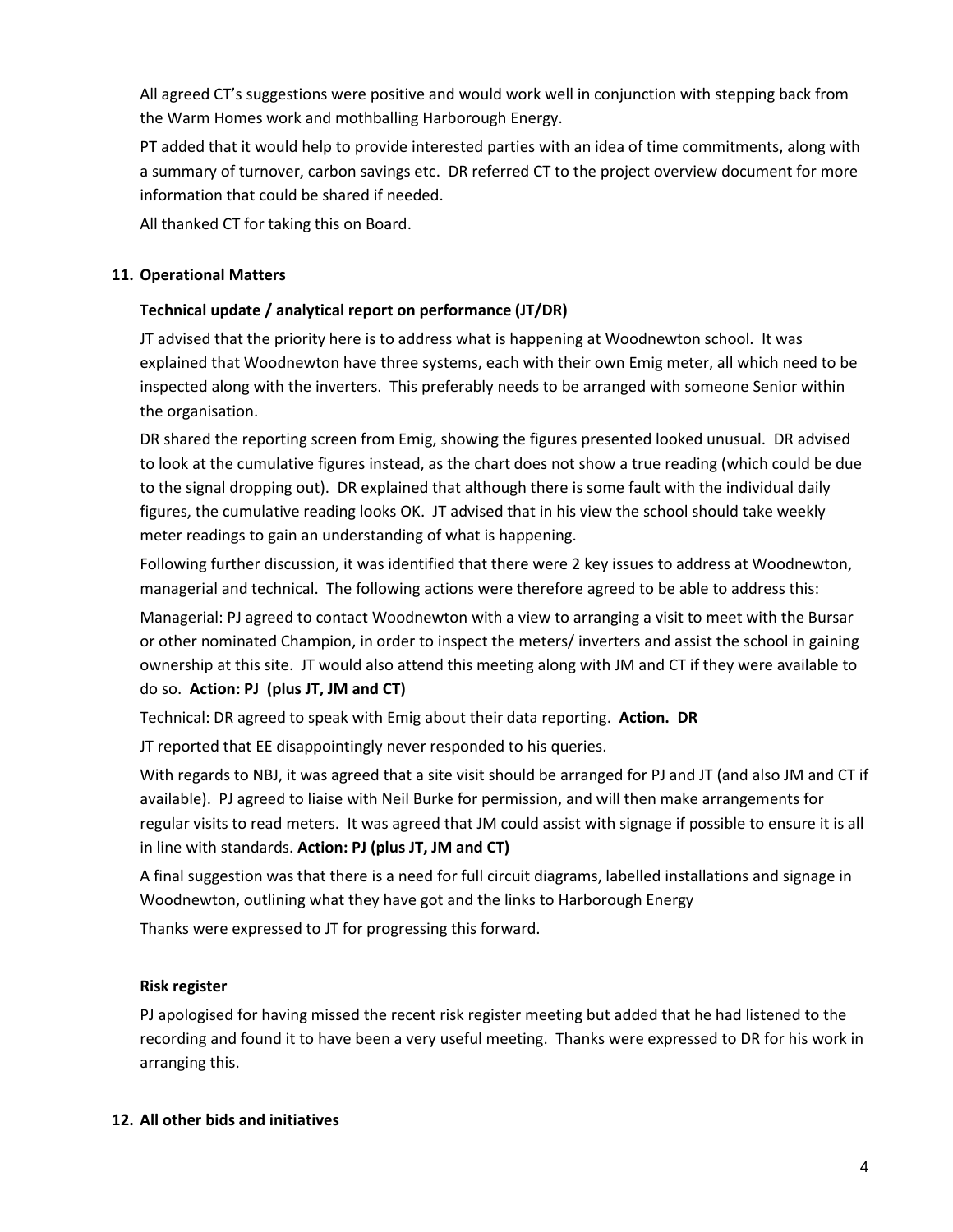## **Learn AT – delivery of report to client**

GF advised that a time needs to be agreed for the findings of the LearnAT report to be presented to them.

Following discussions, it appeared there had been some confusion regarding the report, and it was agreed that this needed to be sent urgently with a covering letter asking if a visit could be arranged to talk through findings in more detail. It was agreed that PJ would draft the covering letter and circulate for comment. **Action: PJ**

# **Retrofit Information provision**

CT advised the meeting that EPC for rented properties is going up to Band C by 2025 so many landlords will be trying to improve their energy performance in the next few years.

CT had circulated a paper on retrofitting homes prior to the meeting and spoke through this and the key points contained therein. PJ asked if this information could be forwarded to JM for his information. **Action: CT**

Thanks were passed to CT for the work he had put into this document.

It was explained that DR has created a landing page on the website and this information will be added to it. Any enquiries that come in can then be referred to this page.

JT asked for clarification regarding the website referring to 'Horninghold' and asked that this be changed to 'locally' rather than referring to a specific village. **Action: DR**

DR asked all to review and advise him if there are any other amendments needed. **Action: All / DR**

PJ expressed thanks to DR for the work on the website and thanks to CT and JT for their content.

It was summarised that Retrofit is a rapidly expanding area, not only for rental properties but for others that are thinking about energy efficient measures in their properties.

## **Community Benefit Fund – pending**

**Tugby Parish Council – pending** 

# **Big Solar Co-Op**

DR advised that he has kept in touch with Big Solar Co-Op. They have a few meetings coming up if anyone would like to know more about this.

Although there is no formal relationship at present, DR is keeping involved to learn about any potential investments they have coming up. DR will circulate further information: **Action DR** 

## **Husbands Bosworth Glider Club**

DW advised he had spoken to the Glider Club. It was thought that the original idea of laying a cable to link into the array might not be practical or cost effective.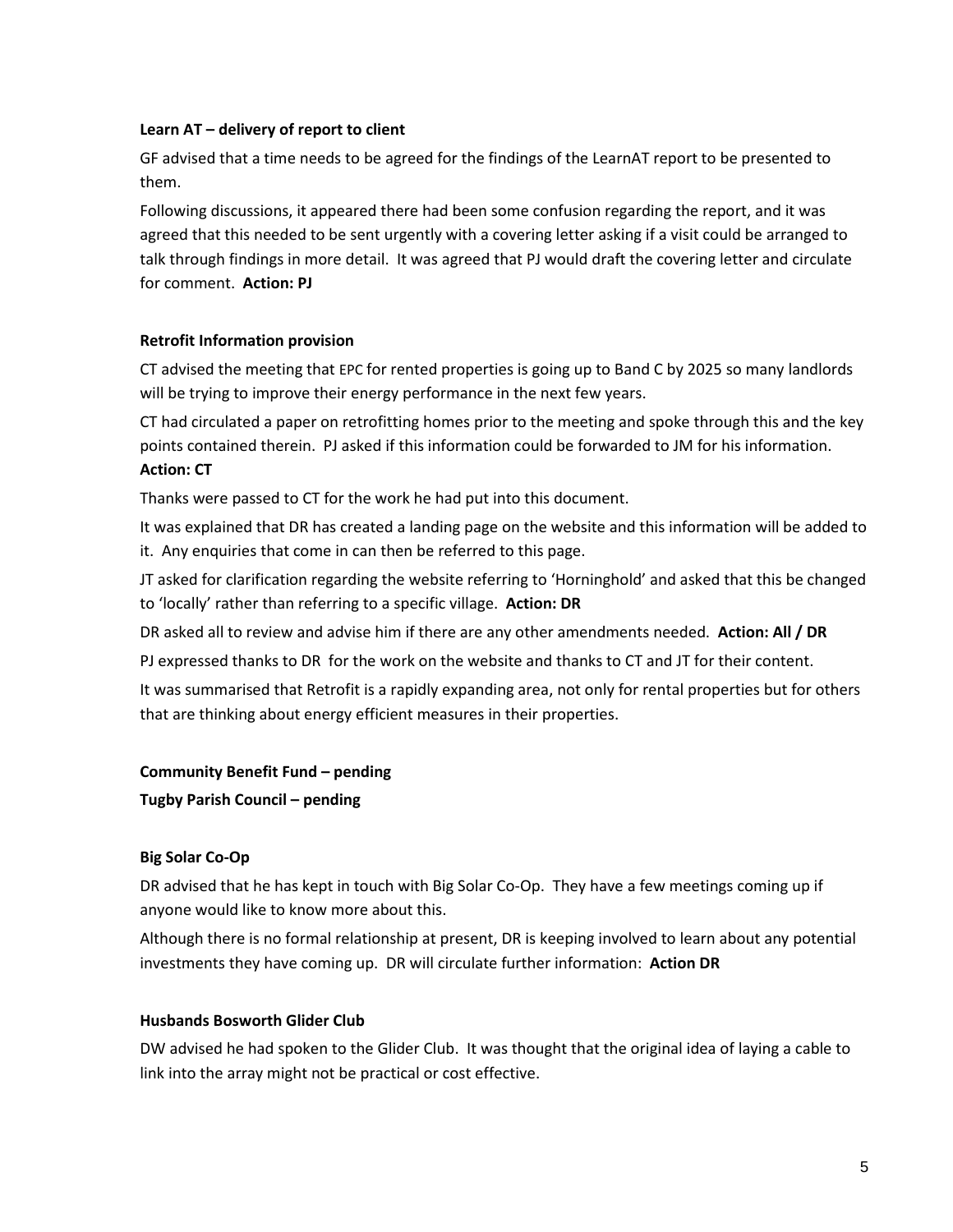The Glider Club would like to replace their diesel launcher and have planted lots of trees recently with the Harborough Woodland Trust (planted a km of hedgerow). DR advised he had been able to speak about the solar array at the tree planting event.

JM advised that batteries could potentially be installed at NBJ.

It was suggested that a visit to the Glider Club could be incorporated into the visit to NBJ. DW agreed to share contact details with the rest of the team and would make contact with the Glider Club again. . **Action: DW** 

## **13. Any Other Business**

DR advised he has been invited to write another article in the Harborough Mail for VaSL. He has scope to include any issues including environmental and energy so he is going cover Community-owned Electric Vehicle Car Clubs. He will also reference Sustainable Harborough Community and the drive to using community energy.

JM advised he has been looking at installing EV chargers at Harborough Car Parks. Talks are underway with Harborough District Council but nothing definite has happened so far.

## **14. Date and location of next meeting**

GF advised that the next meeting would be a formal Board meeting to dissolve Harborough Energy. A further meeting would then be needed for discussions around succession planning and who will take over some of the functions that DR and GF do. It was agreed that DH would circulate dates for consideration, looking at end of March for the formal Board meeting to dissolve Harborough Energy and the succession planning meeting to be held 3-4 weeks later, both to be held on Zoom. A further Board meeting to be held in 3 months time. **Action: DH**

There being no further business, the meeting was duly closed at 19.57

Signed …………………………………………..

Peter Jones (Chair)